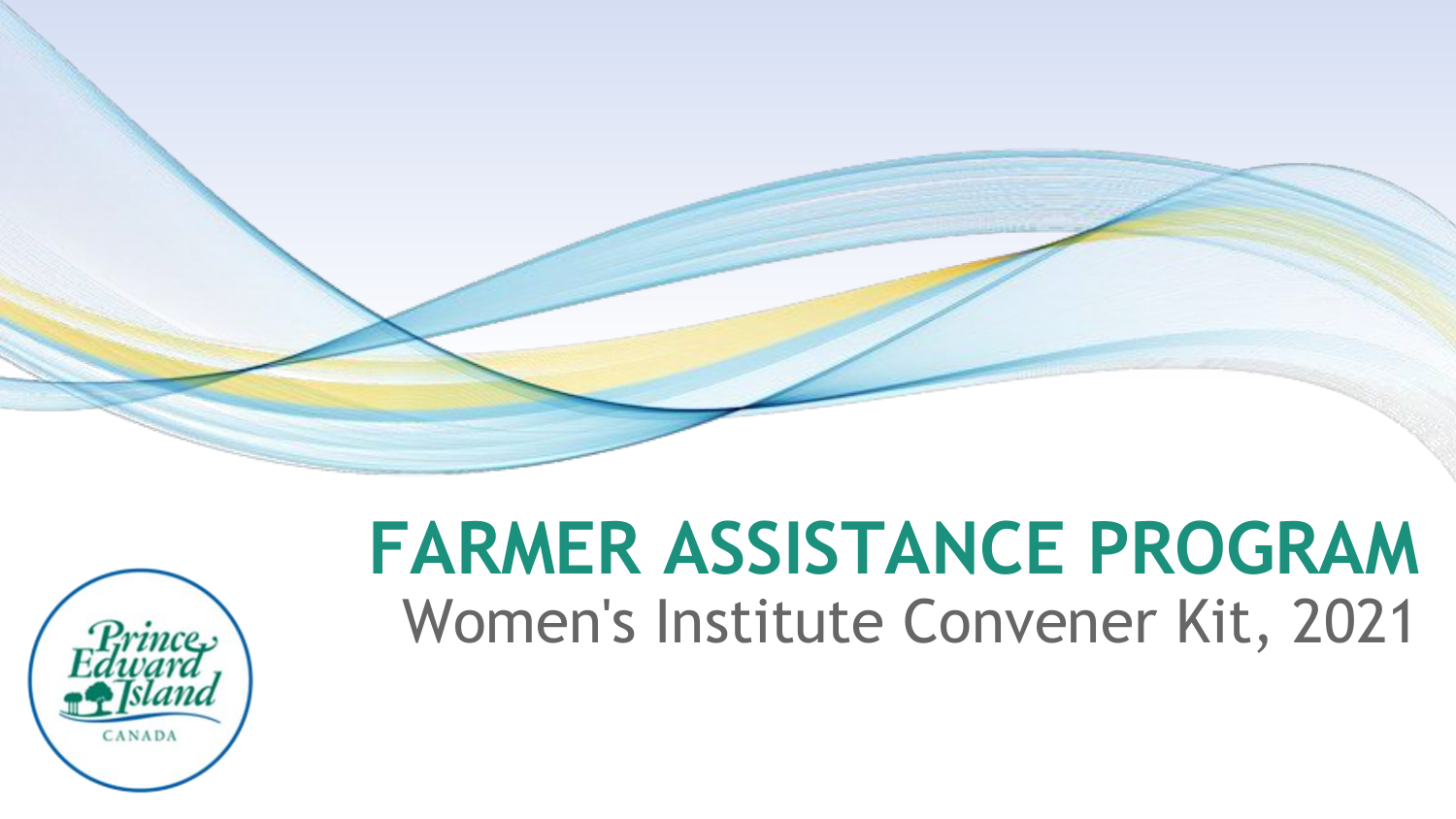Please note that this document contains information on mental health, including suicide. If you are in need of immediate mental health assistance, please contact the Island Help Line at **1-800-218-2885**.

 If you are a farm worker or their family member, you can also call the Farmer Assistance Program at **1-800-736-8006**.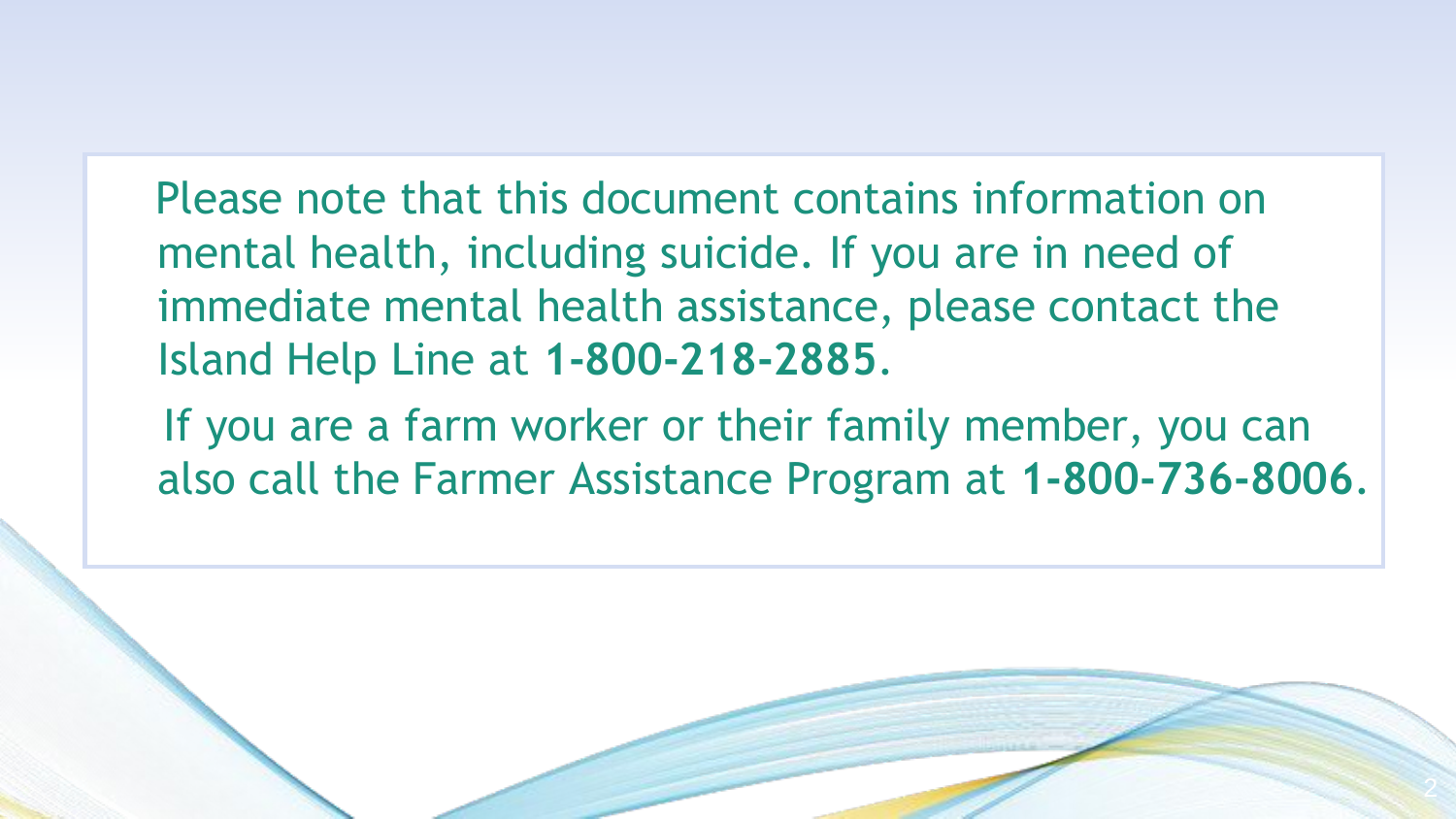## **Women in Farming**

• Some women are reluctant to identify as "farmers." Whether it's bookkeeping, caregiving, running errands, preparing meals, working in the field, operating equipment, or contributing to the farm via off-farm work, women's farm contributions are endless.

3

- Often, it's a struggle to find balance.
- The Farmer Assistance Program can help!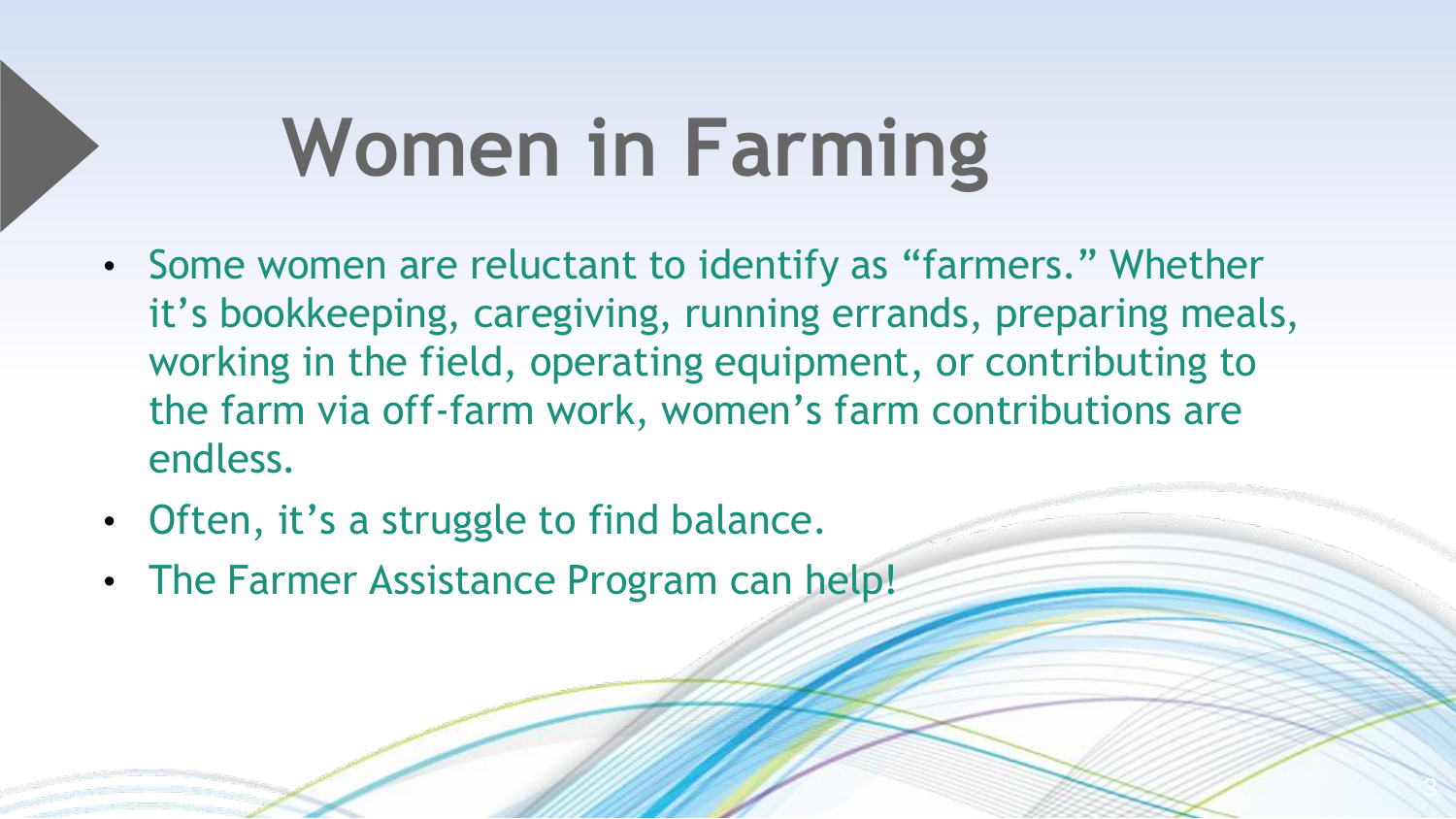# **What is Mental Health?**

 Mental health means being able to enjoy life and cope with life's challenges and changes. Without mental health, there is no health.



4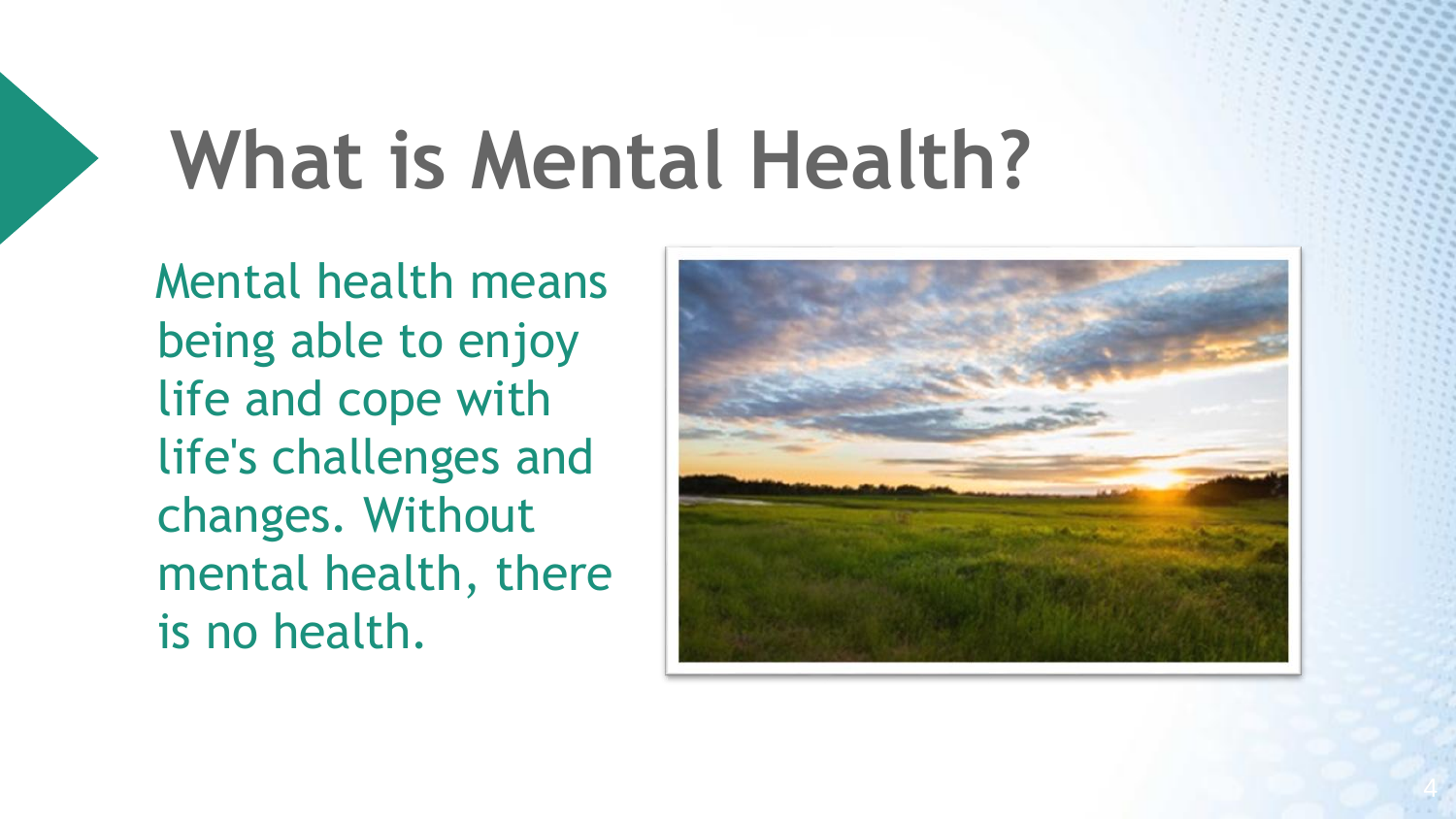# **Farming & Mental Health**

- Farmers are the caretakers of the land, animals, and crops that feed us.
- Farmers face many uncontrollable challenges, such as unpredictable weather, variable market prices, machinery breakdowns and animal welfare.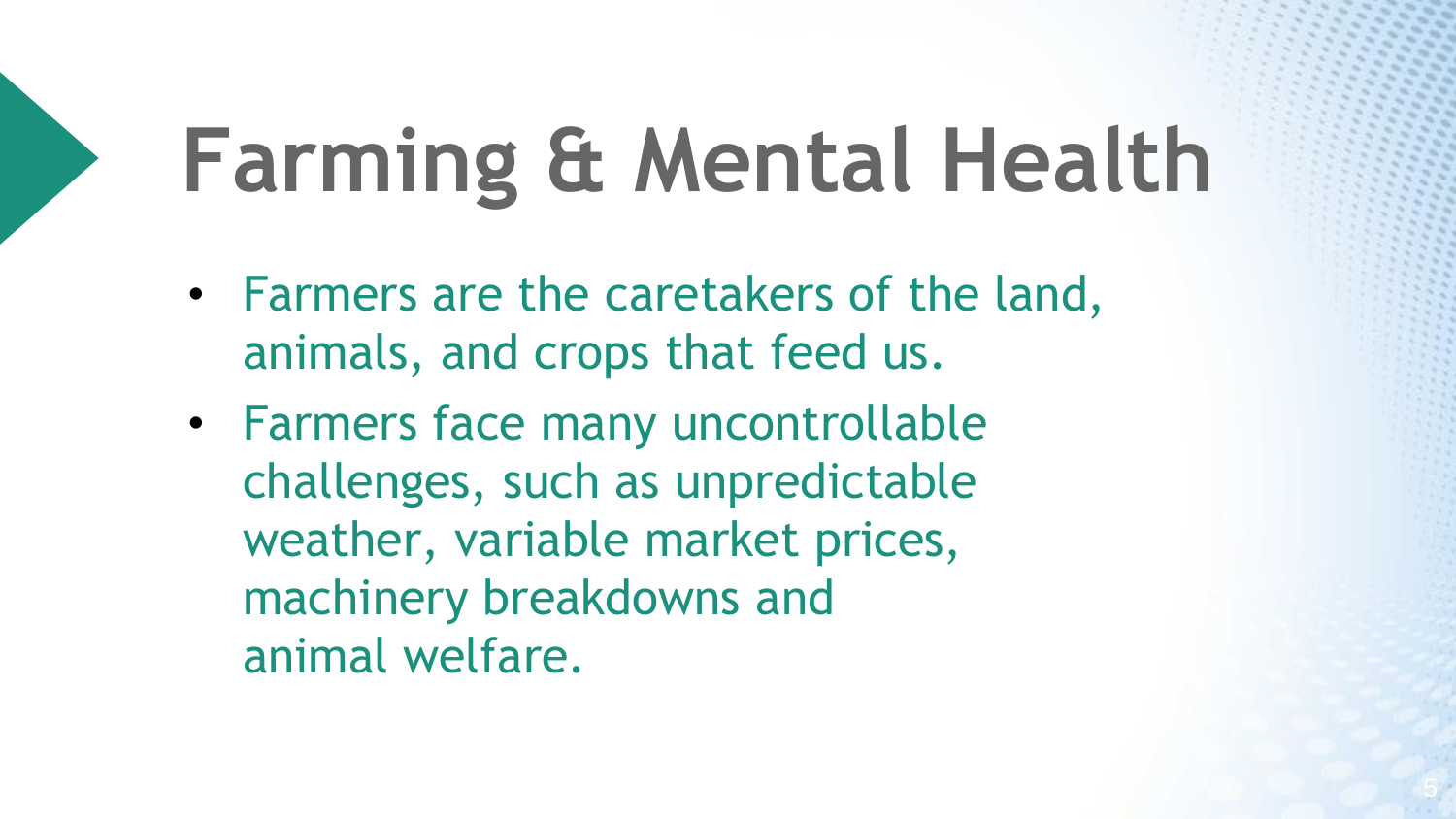#### **Farmers & Mental Health**

- Struggles with mental health are common in the farming community.
- Many farmers, producers, and family members report very high levels of stress, and signs and symptoms of burnout, depression, and anxiety.

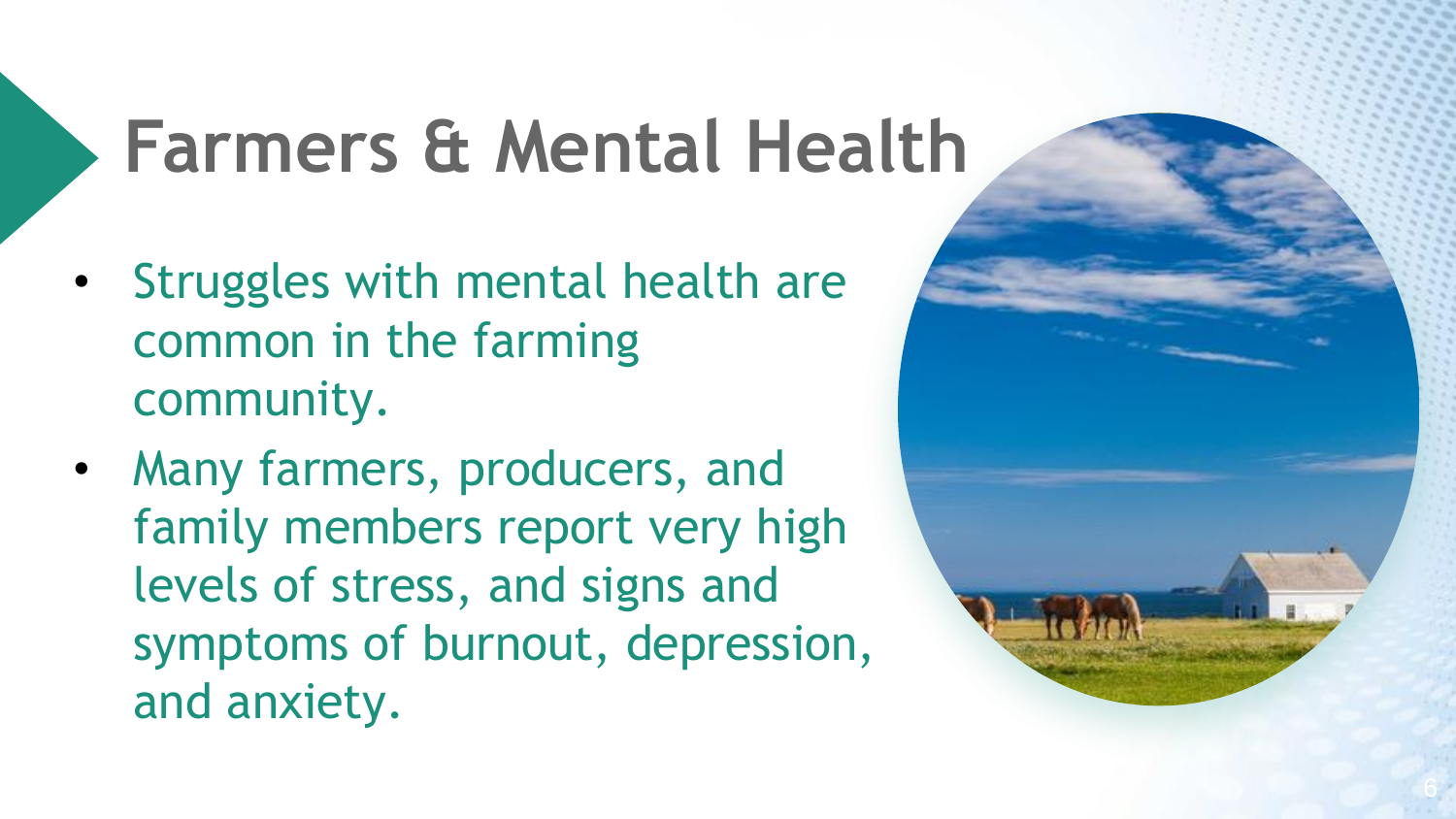#### **You Are Not Alone!**

**35%**  of producers met the criteria for depression. **45%**  of producers met the criteria for high stress. **58%**  of producers met the criteria for anxiety.

\* National Survey of Farmer Mental Health, involving 1100 producers from across Canada, by Dr. Andria Jones-Bitton, University of Guelph, 2016.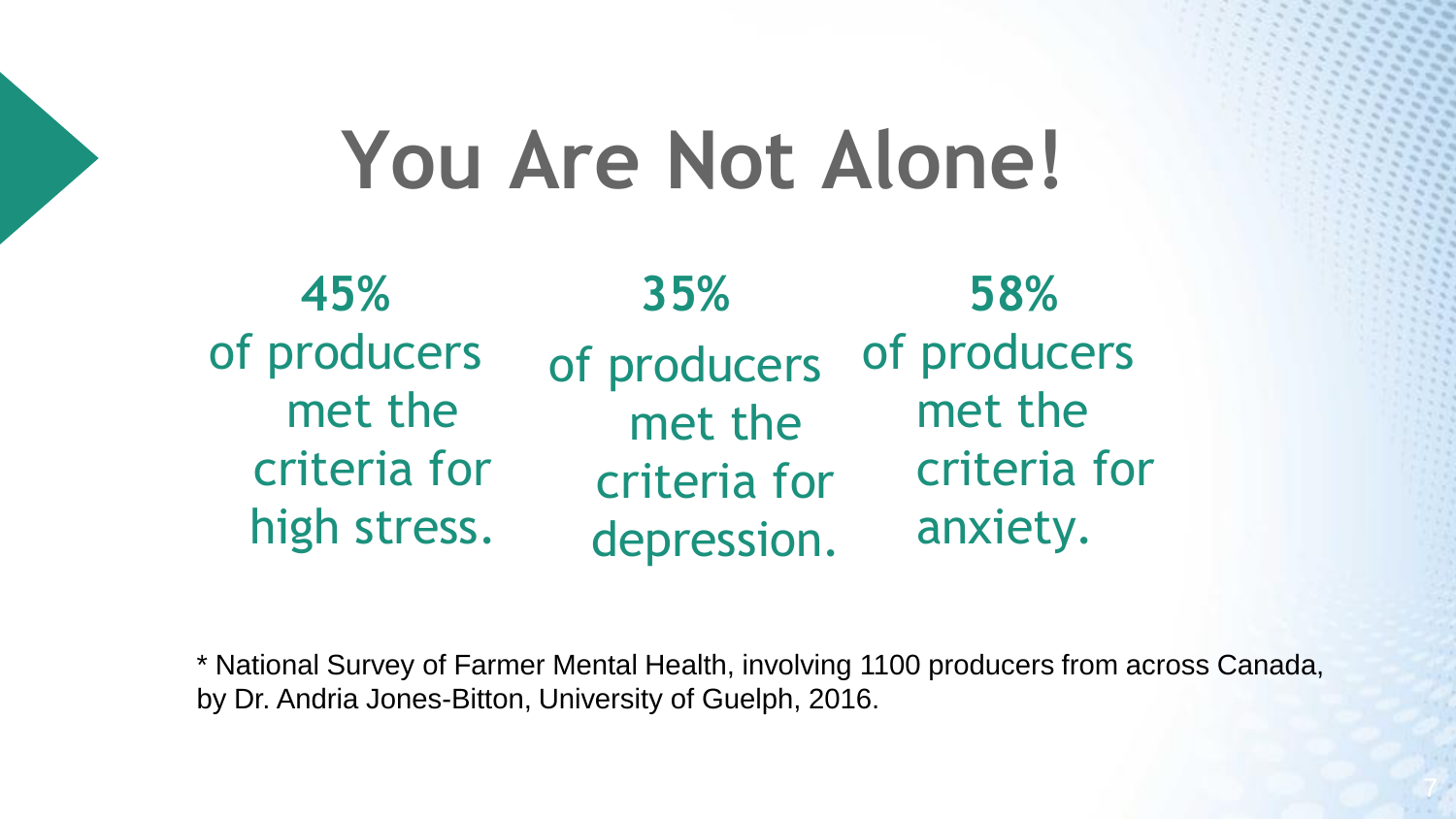#### **Are you concerned about someone?**

 It's important for farmers, and those who support them - family members, friends, and trusted community members - to recognize the signs of chronic stress and the signs of suicide and to know where to go for help.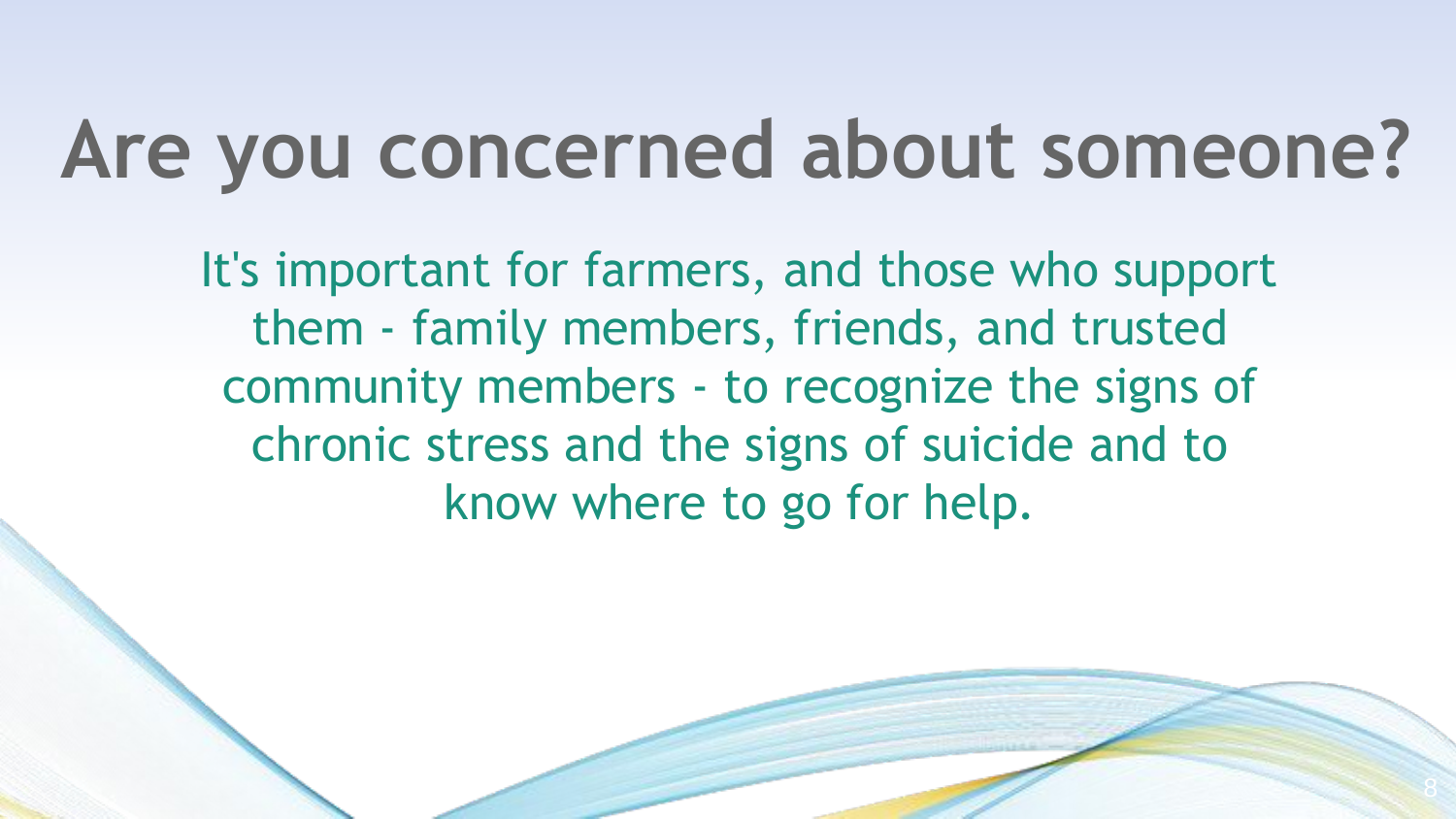# **Warning Signs**

- increased substance (alcohol or drug) use
- no sense of purpose in life
- anxiety, agitation, unable to sleep or sleeping all of the time
- feeling trapped like there's no way out
- hopelessness
- dramatic mood changes
- withdrawal from friends, family and society
- rage, uncontrolled anger, seeking revenge
- acting reckless or engaging in risky activities, seemingly without thinking
- giving away prized possessions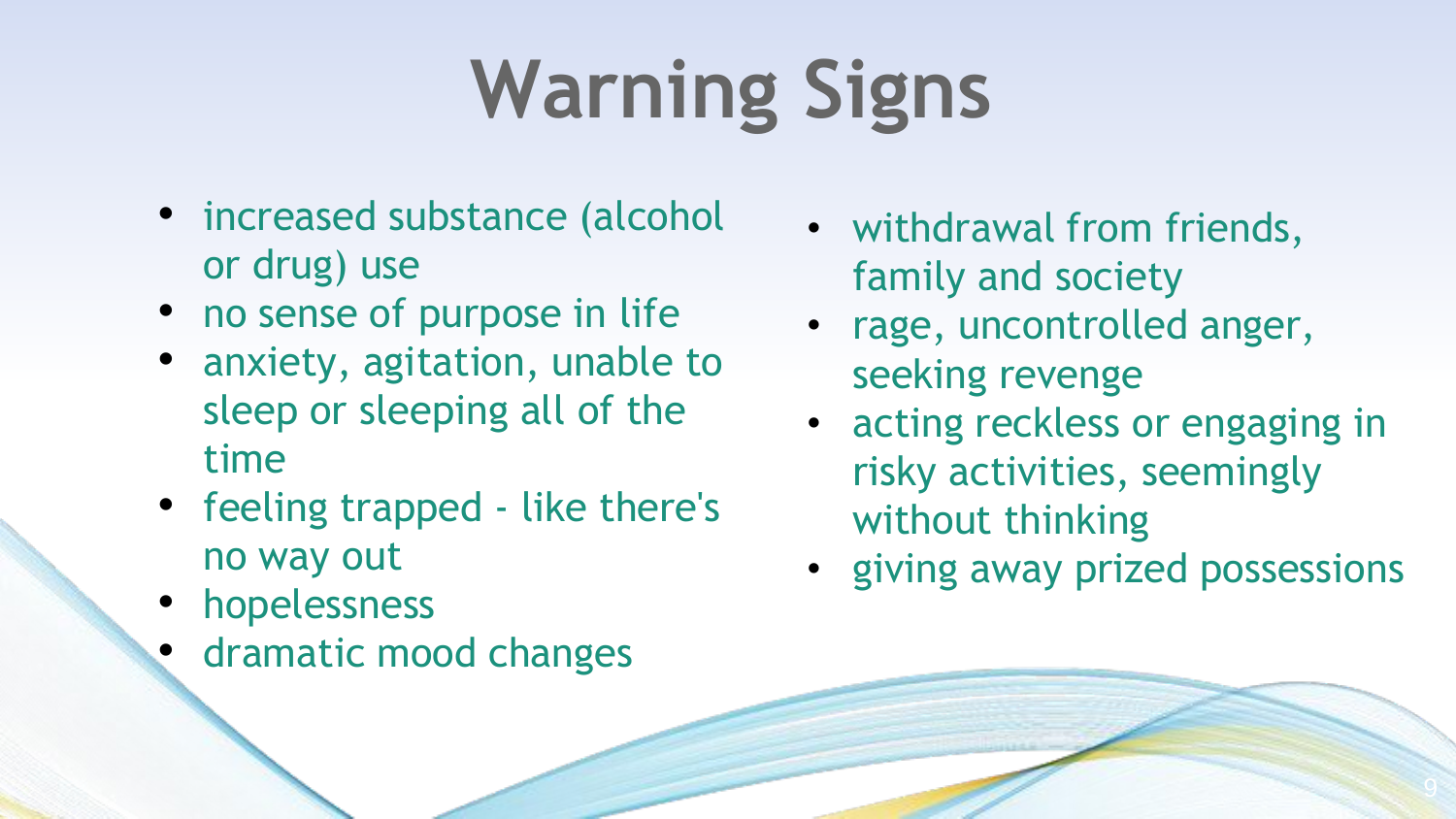# **Signs of Suicide**

A person with thoughts of suicide will often show these signs:\*

- threatening to hurt or end their life, or talking of wanting to hurt or to end their life; and/ or,
- looking for ways to end their life by seeking access to firearms, available pills, pesticides, or other means; and/or,
- talking or writing about death, dying or suicide, when these actions are out of the ordinary.
- If you notice these warning signs, **seek professional help as soon as possible.**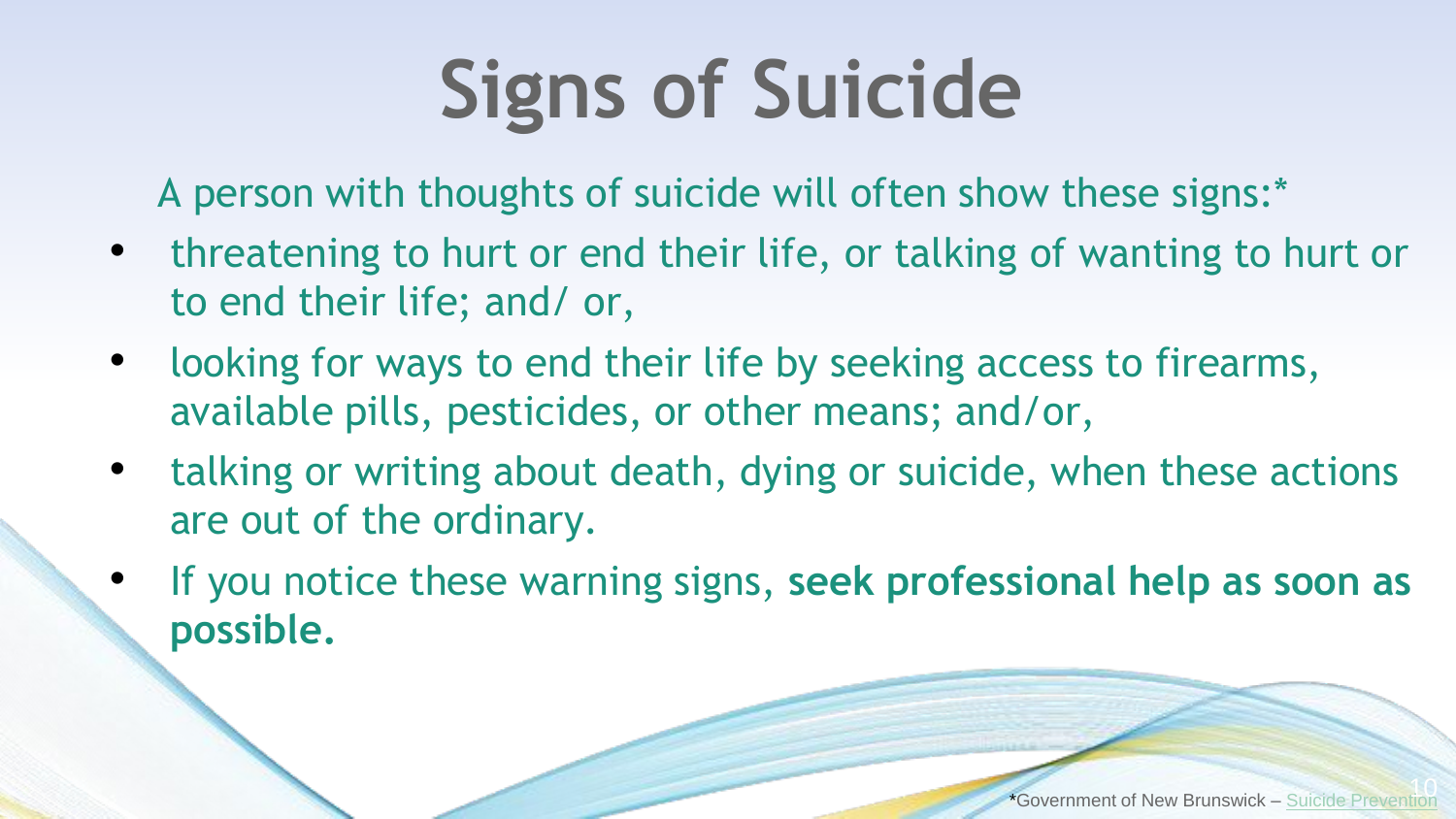**If you think someone might be having suicidal thoughts, try to remain calm. Here's what you can do:**

- Call the Island Helpline at **1-800-218-2885** day or night, any day of the year. A trained professional can help you decide what to do.
- Keep the individual safe. Do not leave a person alone who is in distress.
- Do not judge. Focus on messages of hope.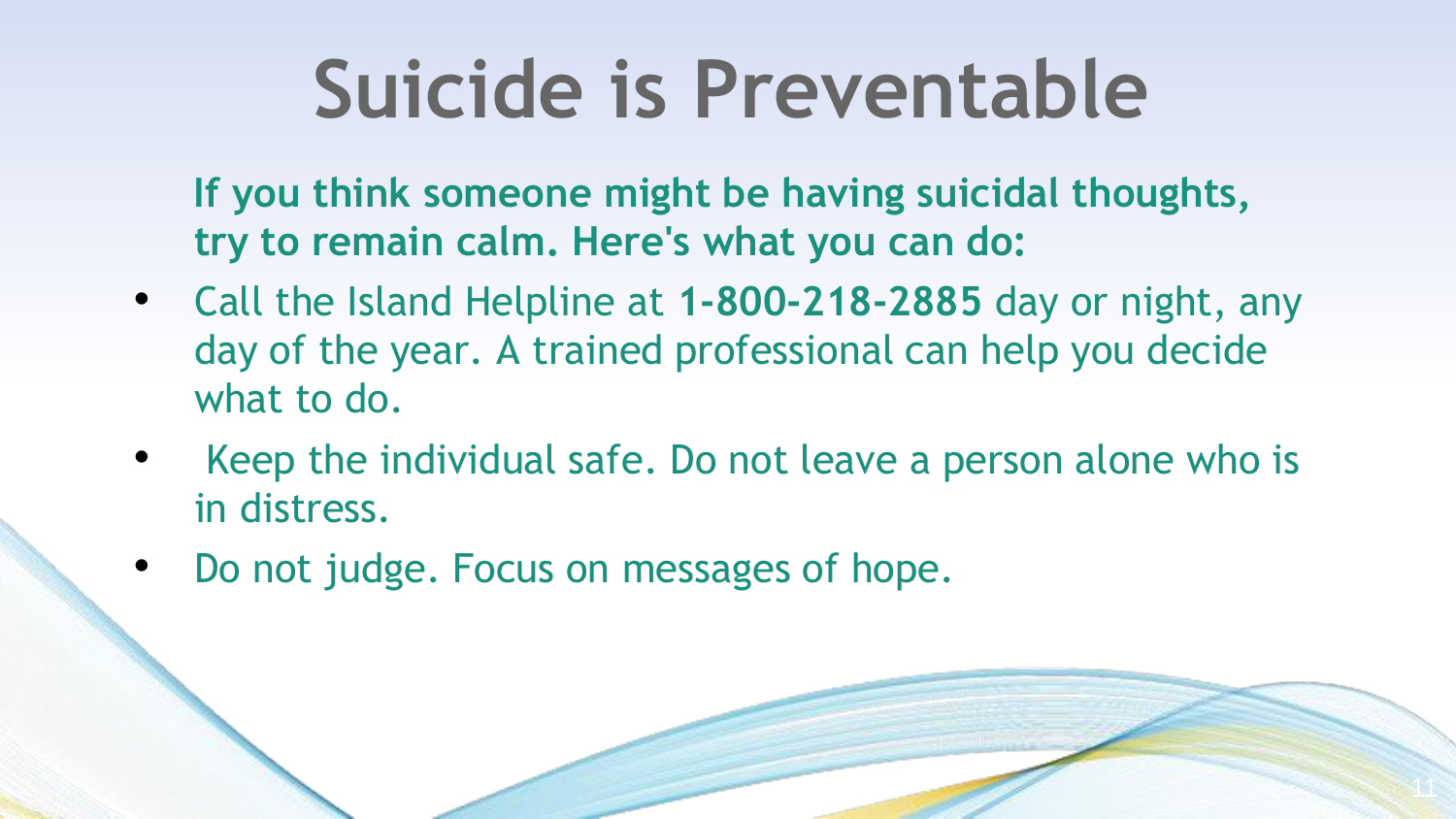- Ask the question Do you want to end your life? Research shows that asking this question directly can give the person a chance to talk and be comfortable with a difficult topic.
- Asking the question and talking about suicide will not lead to suicidal behavior. Oftentimes, suicide is not about death - it is about stopping emotional pain. Many would choose to live if they could find another way to deal with the situation. You can be available for support and to help the person make connections to help.

i.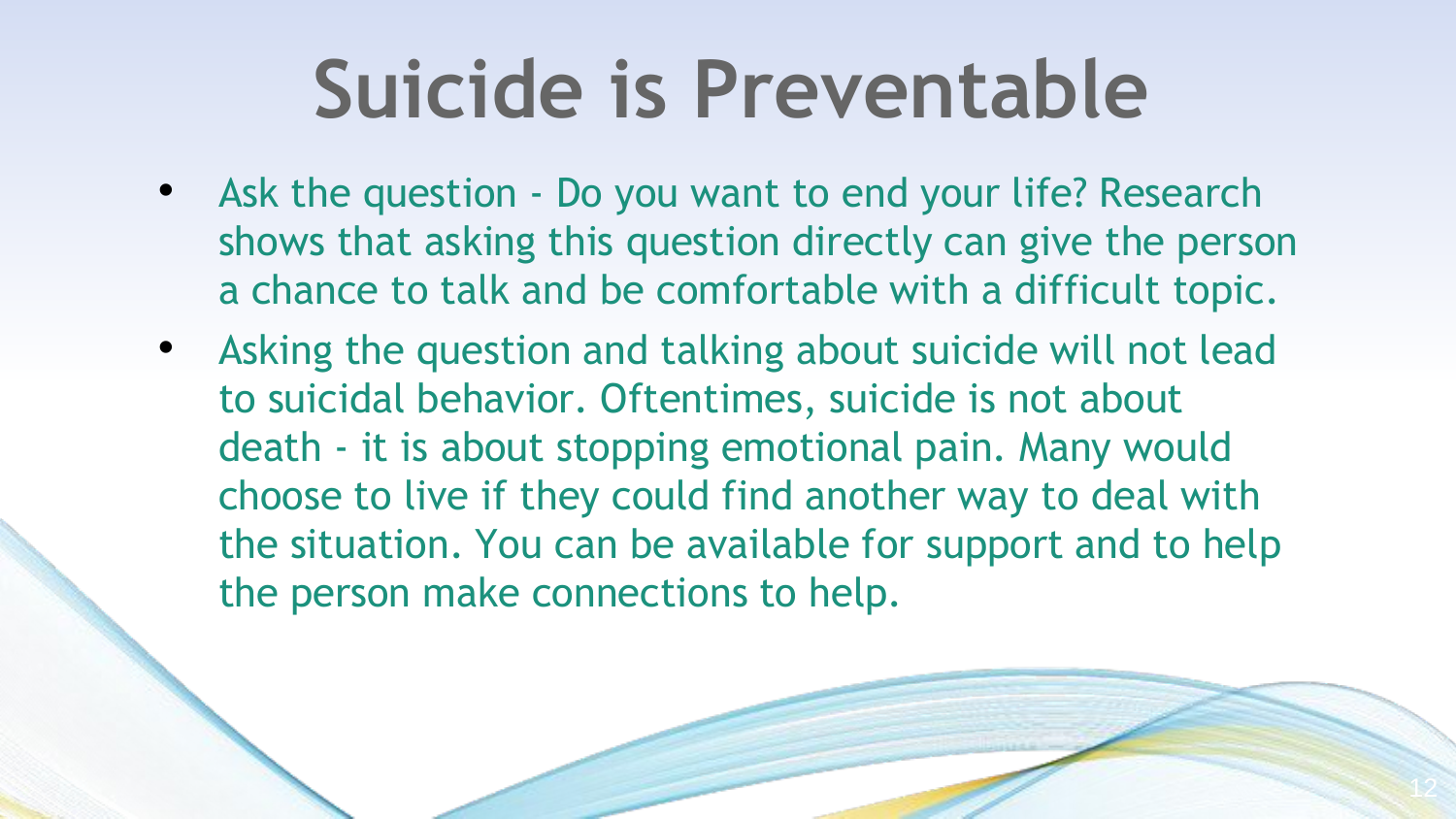- If the person says "yes," ask if they have a plan. If they do, ask if they have the means to carry out the plan. (For example, if someone says he plans to shoot himself, find out if the person has access to a gun. If it is safe for you to do so, remove the firearm from the farm or home).
- For each "yes" to this question series, the person is at greater risk of completing suicide.
- Encourage the person to call the Island Helpline for help to deal with suicidal thoughts. Stay with the person as he or she talks to a counselor.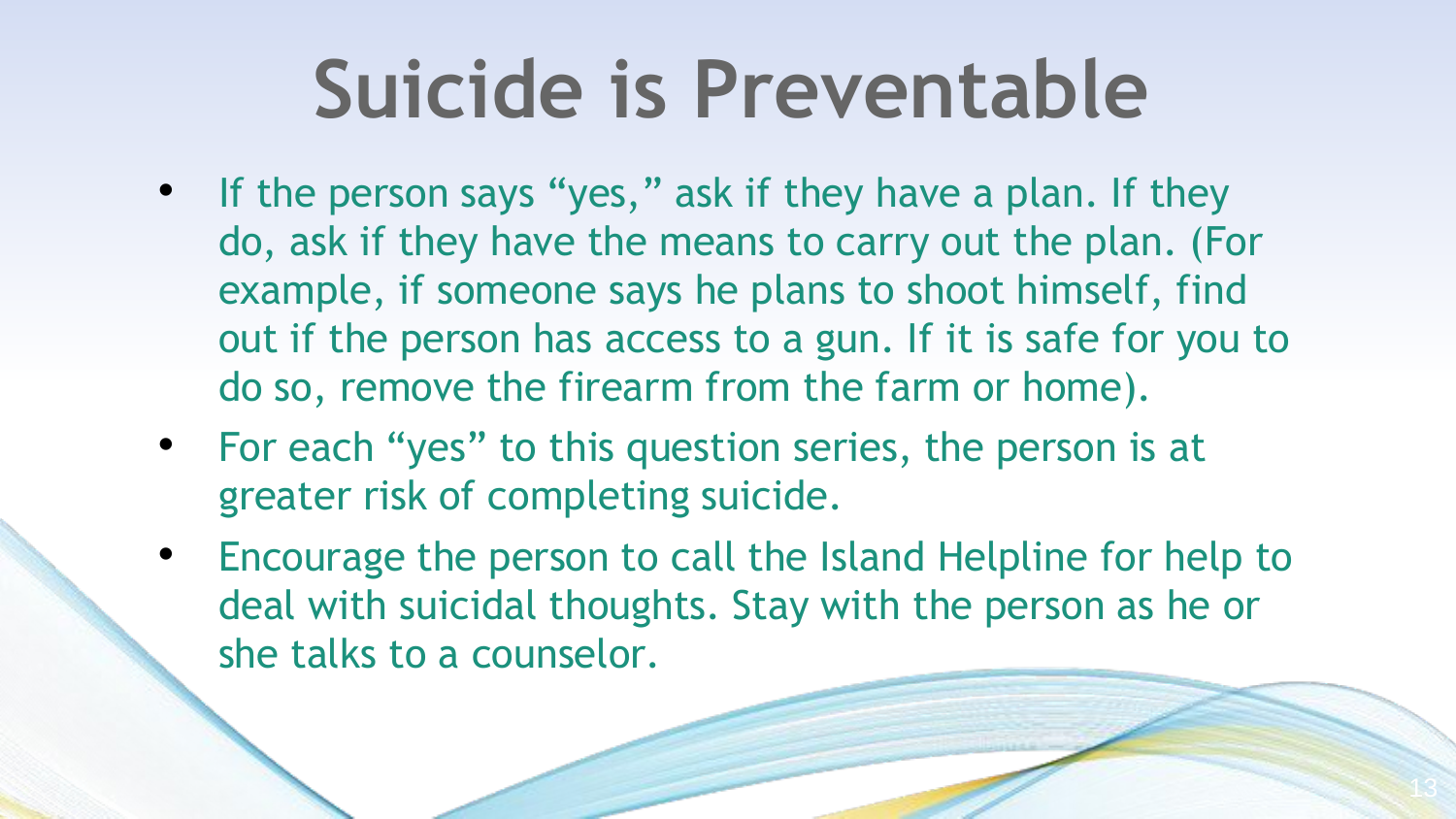- Help make a connection. Ask the person who they trust to talk to about this. If they cannot come up with someone, you could make suggestions such as a therapist/counselor, family member, friend, or faith leader. Help make a plan to reach out to that person.
- Let them know that the Farmer Assistance Program is available.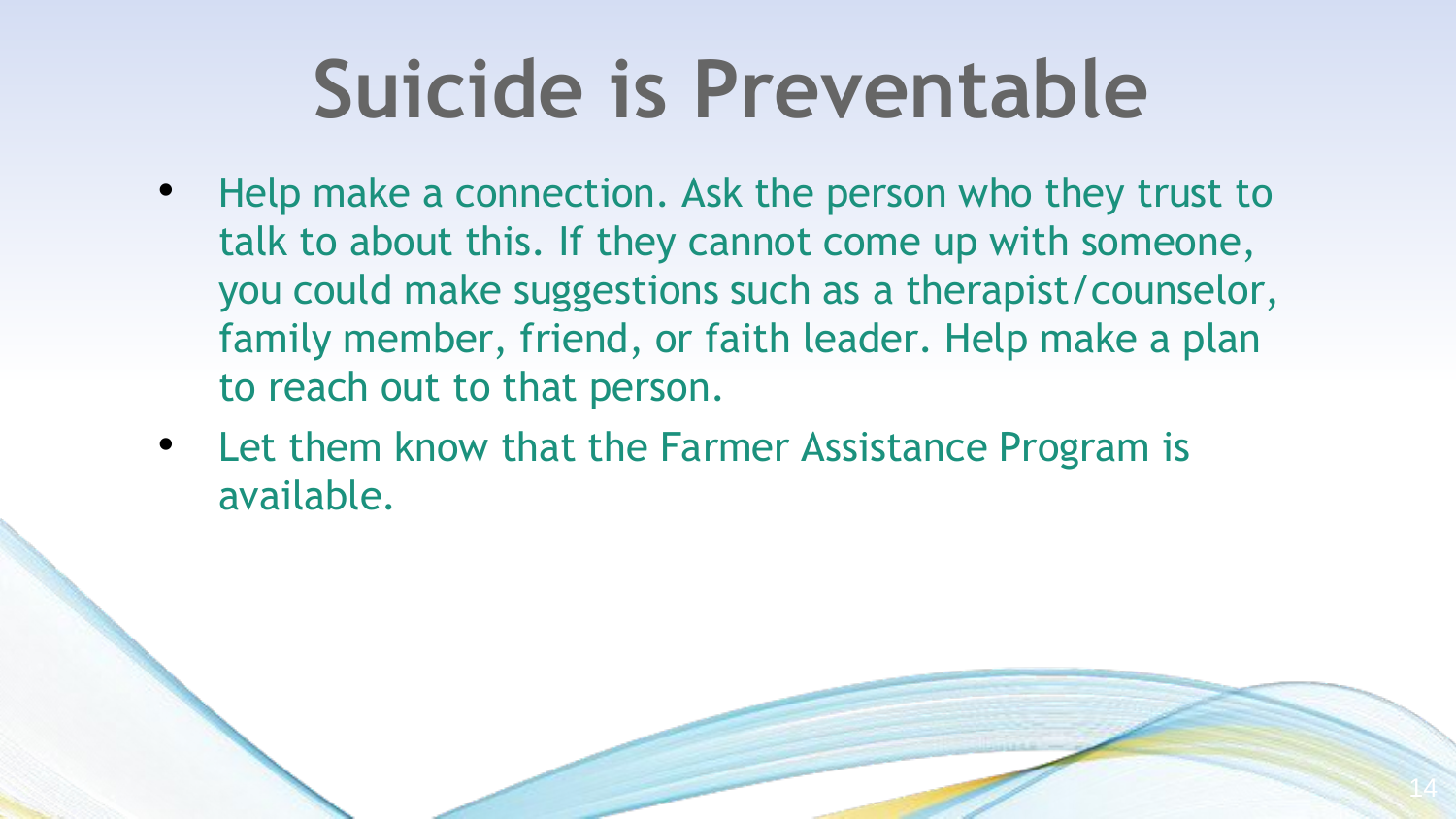#### **Farmer Assistance Program of PEI**

- **Offers FREE & Confidential** support for PEI farmers, who are members of the PEI Federation of Agriculture or the National Farmers Union
- Confidential service is available 24 hours a day by calling a counselling coordinator: (902) 626-9787 or toll-free 1-800-736-8006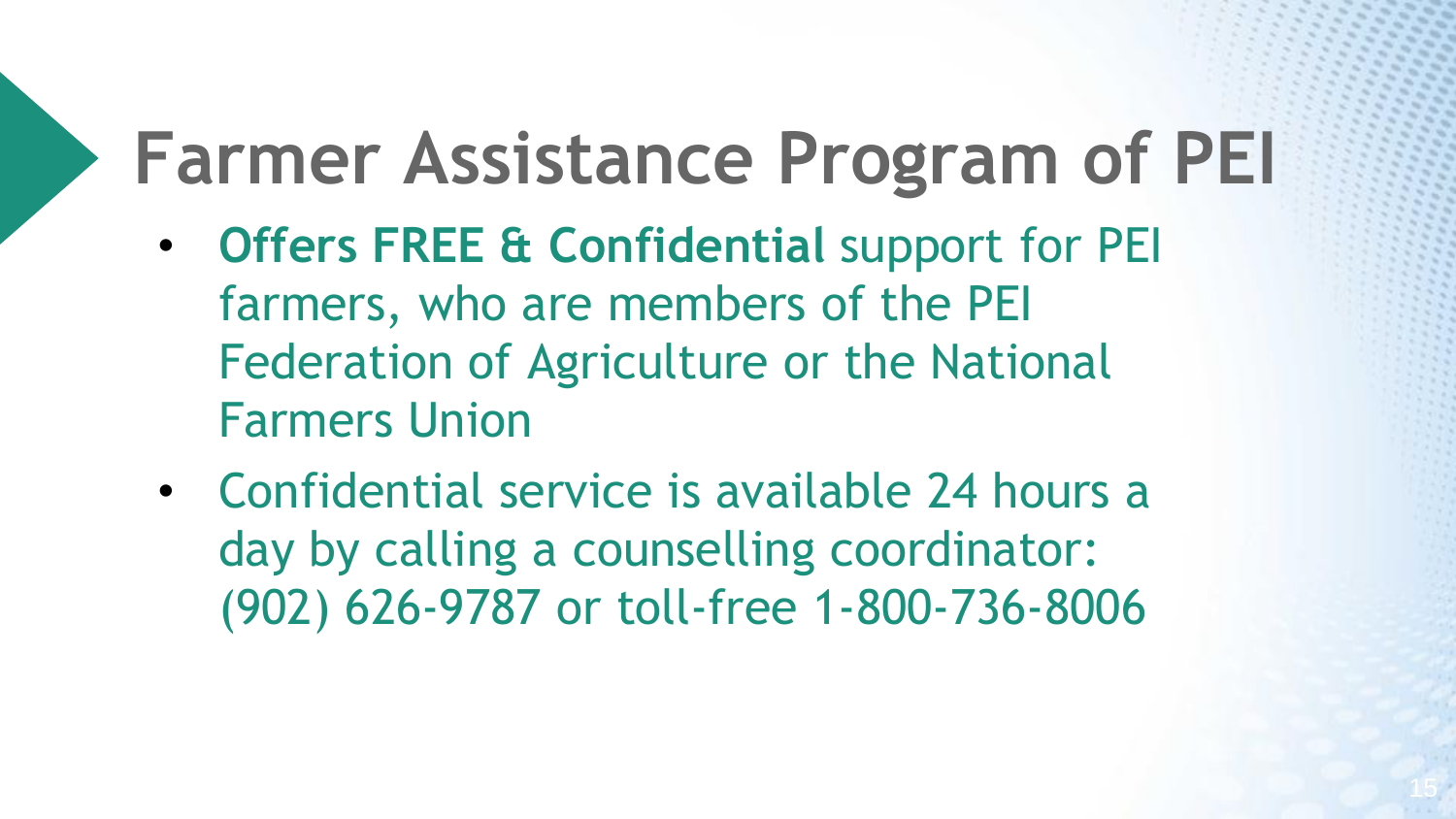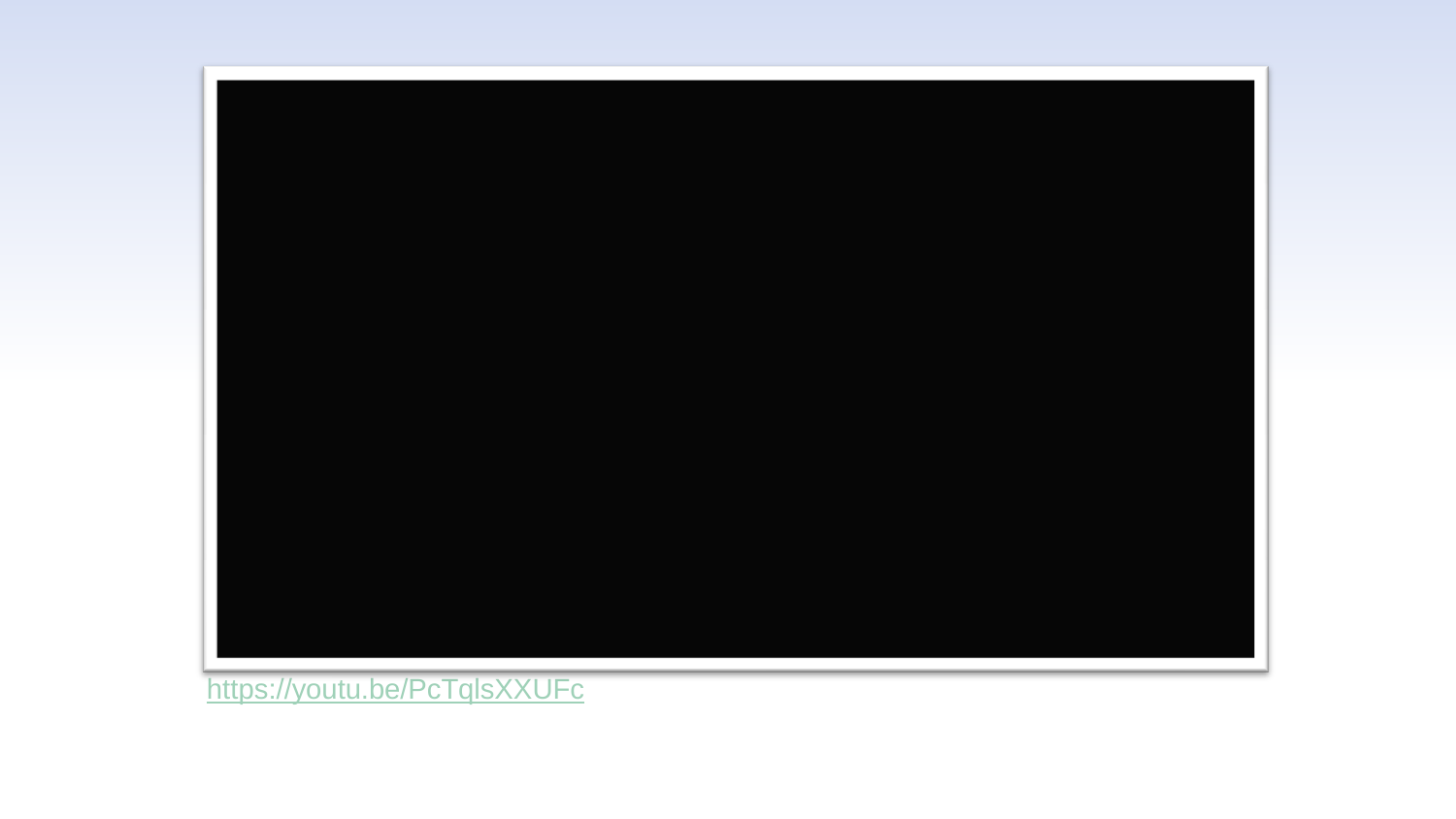#### **Who can access the Farmer Assistance Program?**

- **Farmers** who are members of the PEI Federation of Agriculture or National Farmers Union
- **Immediate family members of farmers** who are members of the PEI Federation of Agriculture or National Farmers Union
- **Farm workers/farm employees of farmers** who are members of the PEI Federation of Agriculture or National Farmers Union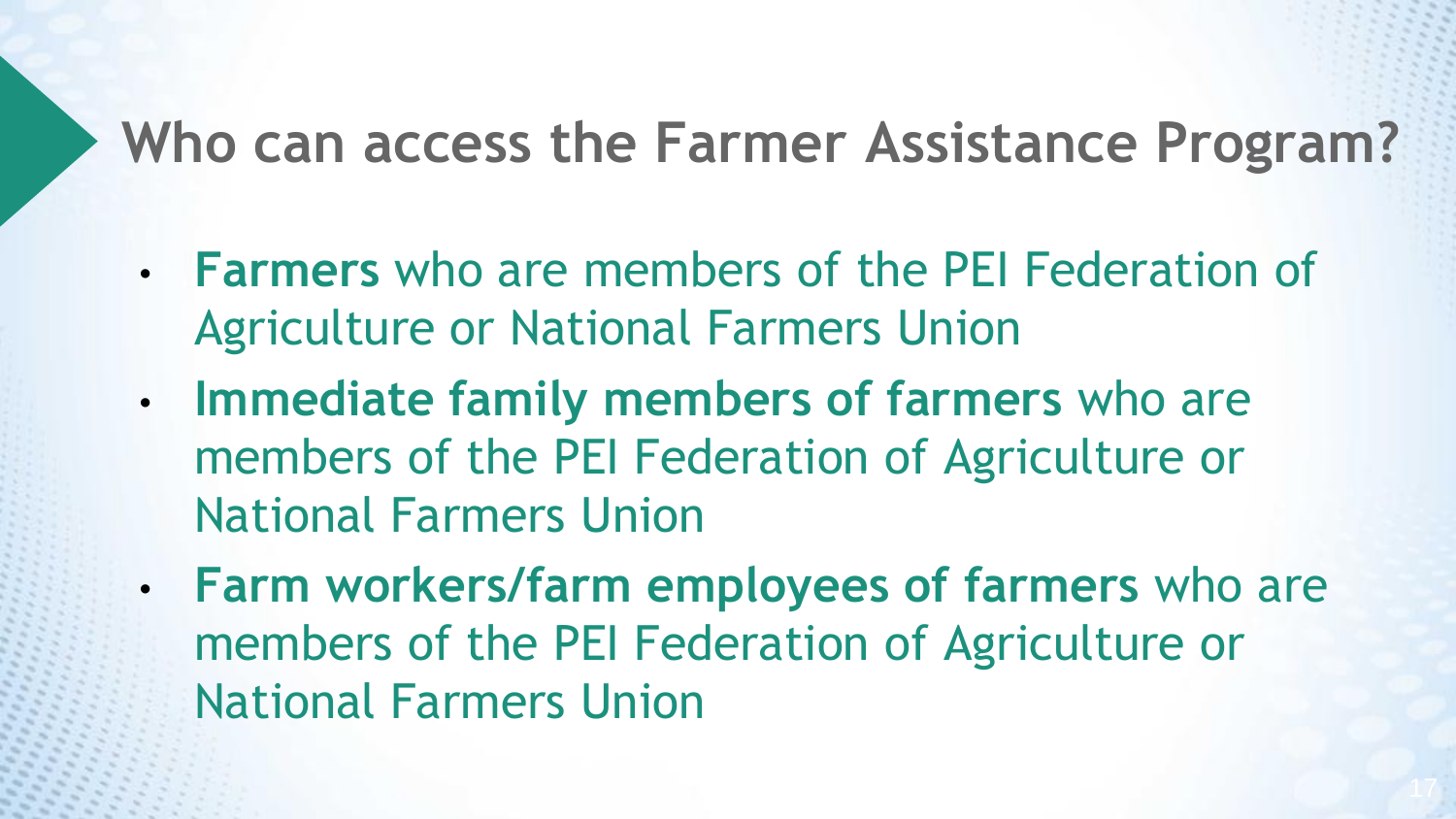**You don't need to drive a** *tractor or milk cows to access the Farmer Assistance Program. It is open to farmers, their families and employees.*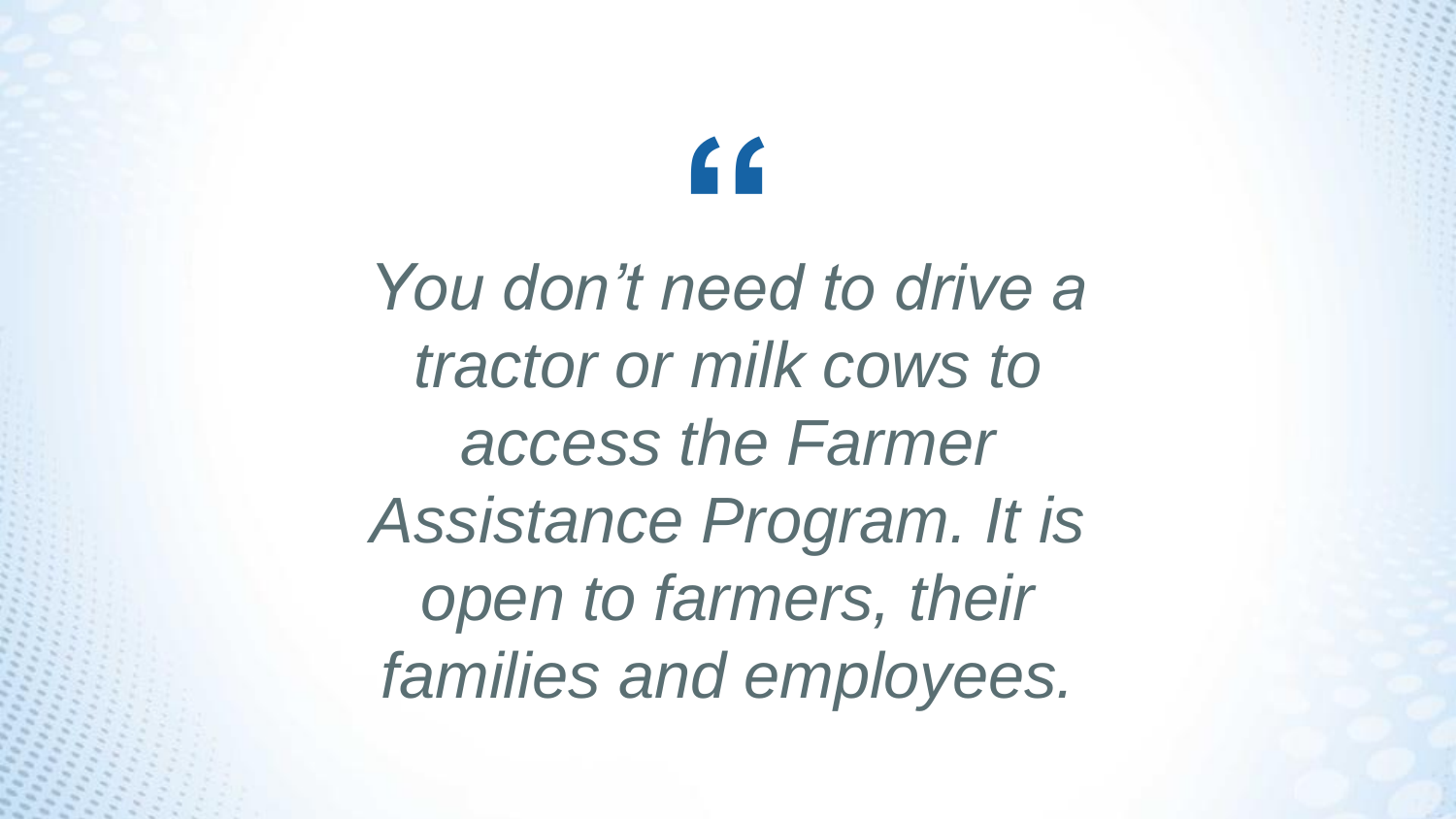#### **Can women access the program?**

Absolutely! The Farmer Assistance Program is open to people of **all genders** who qualify as farmers or immediate family members/employees of farmers.

Farm women who work on and off the farm play a vital to the success of the family farm, but their roles and responsibilities can be stressful. **The Farmer Assistance Program is here to help!**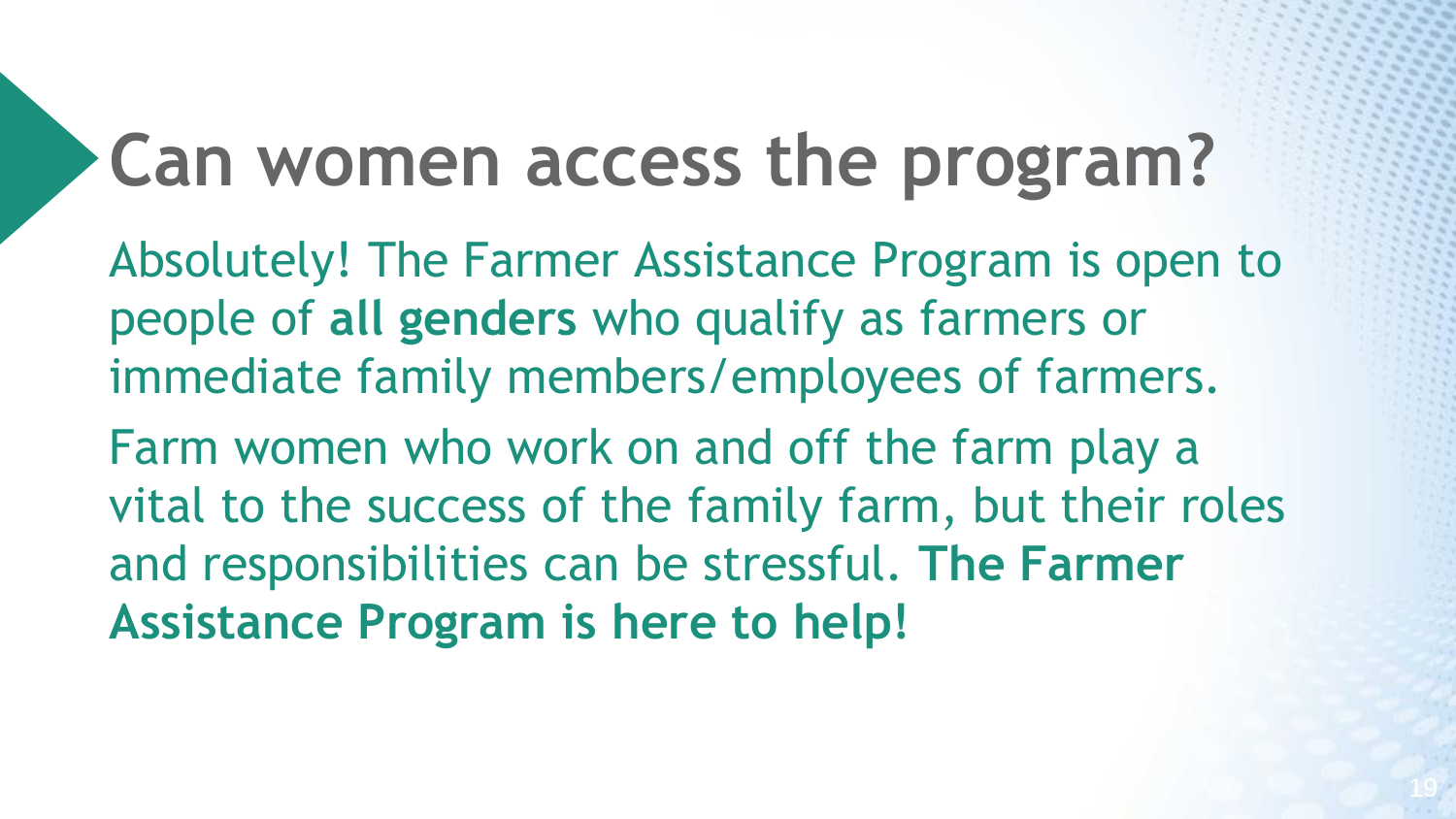#### **What issues can FAP counsellors help with?**

- Stress, anxiety and depression
- Farm transition issues
- Family farm partnership strain
- Trauma and critical incidents
- Addictions
- Bereavement and grief counselling
- Couple and marital counselling
- Elder care concerns
- Anger management
- Health concerns: chronic and terminal illness
- Parenting issues and concerns
- Legal issues
- Learning disabilities
- **Injury**
- Gender issues/sexuality
- Job conflict and pressures
- Career counselling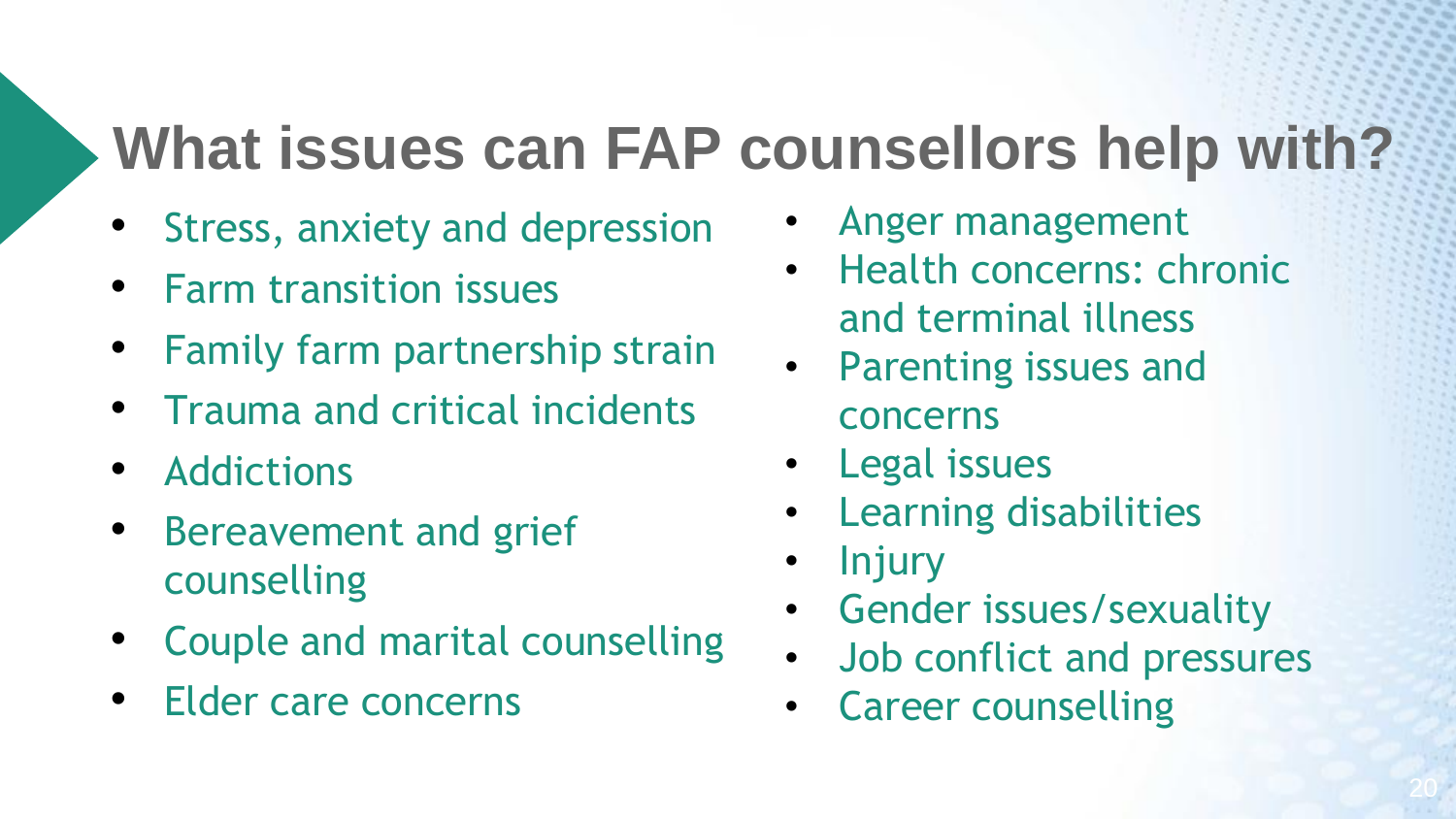#### **How does the FAP work?**

 When you call the PEI Farmer Assistance Program (FAP), you will talk with one of the program's two professional counselors. At this time, you can share a bit about what is bothering you. From there, you will establish a date and time to meet face-to-face for a counselling session.

21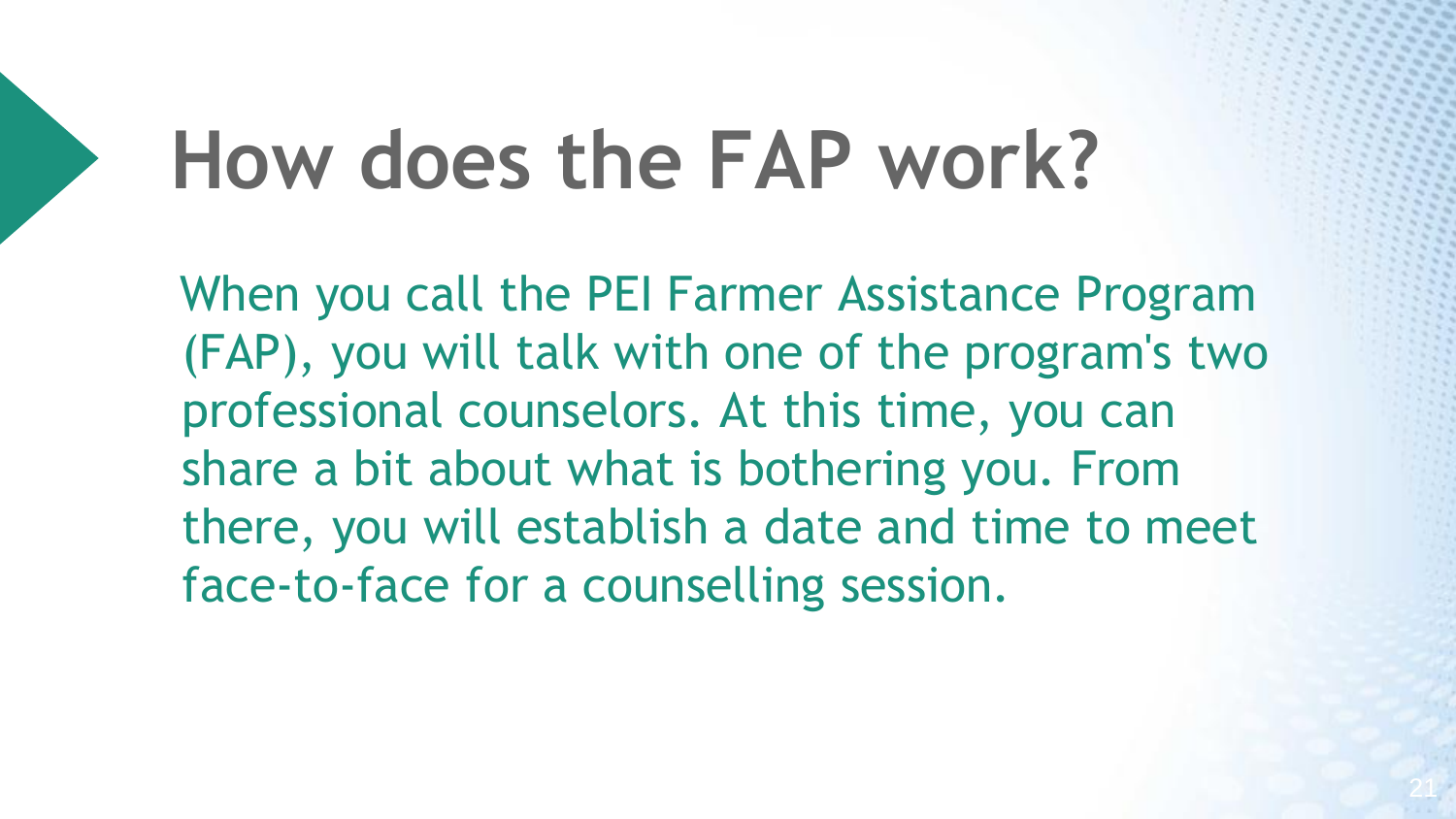#### **Where do sessions take place?**

 Counseling sessions will be held at a private, independent office in Summerside or Charlottetown, not connected with the PEI Federation of Agriculture, the National Farmers Union or the Department of Agriculture.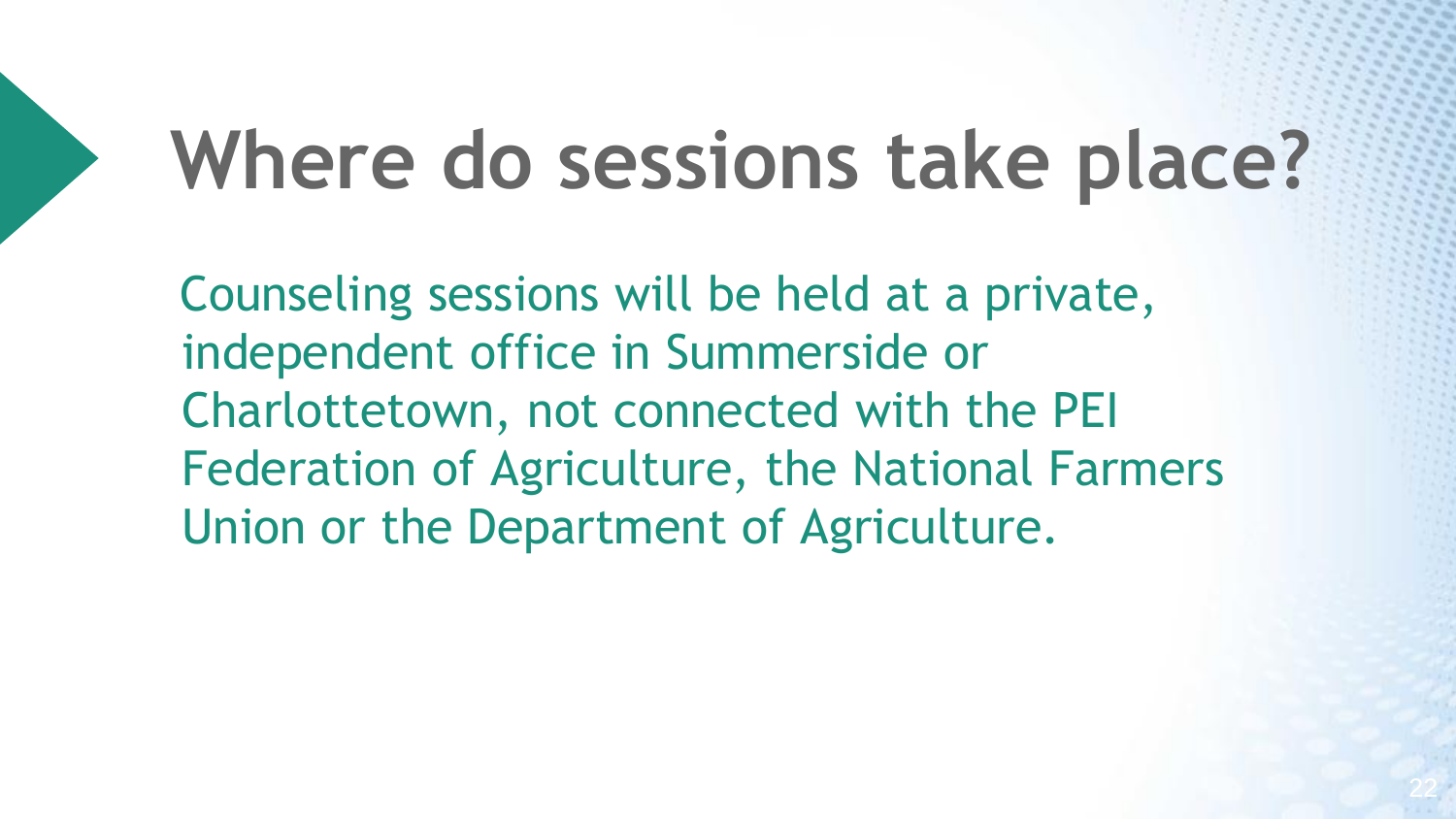## **How much does it cost?**

There is no cost for the service for farmers, immediate family members, and farm workers who qualify. You can access this service for up to six sessions.

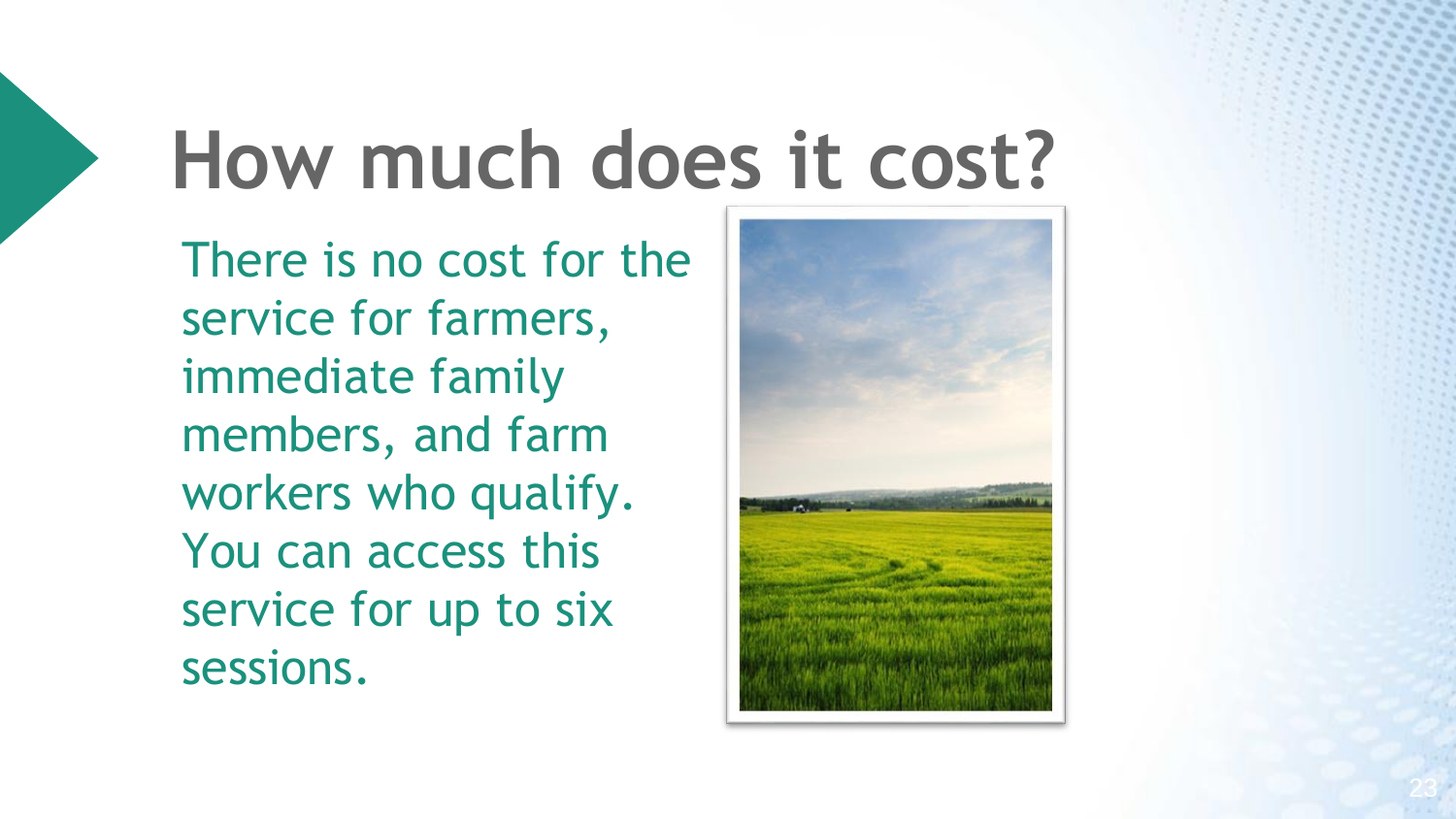## **Is it confidential?**

 This is usually the first question people ask when they call the PEI Farmer Assistance Program; and the answer is always **YES**!

 It is important to know that although farmers need to be a member of the PEI Federation of Agriculture or the National Farmers Union of PEI to access the program, their information will not be shared with either organization.